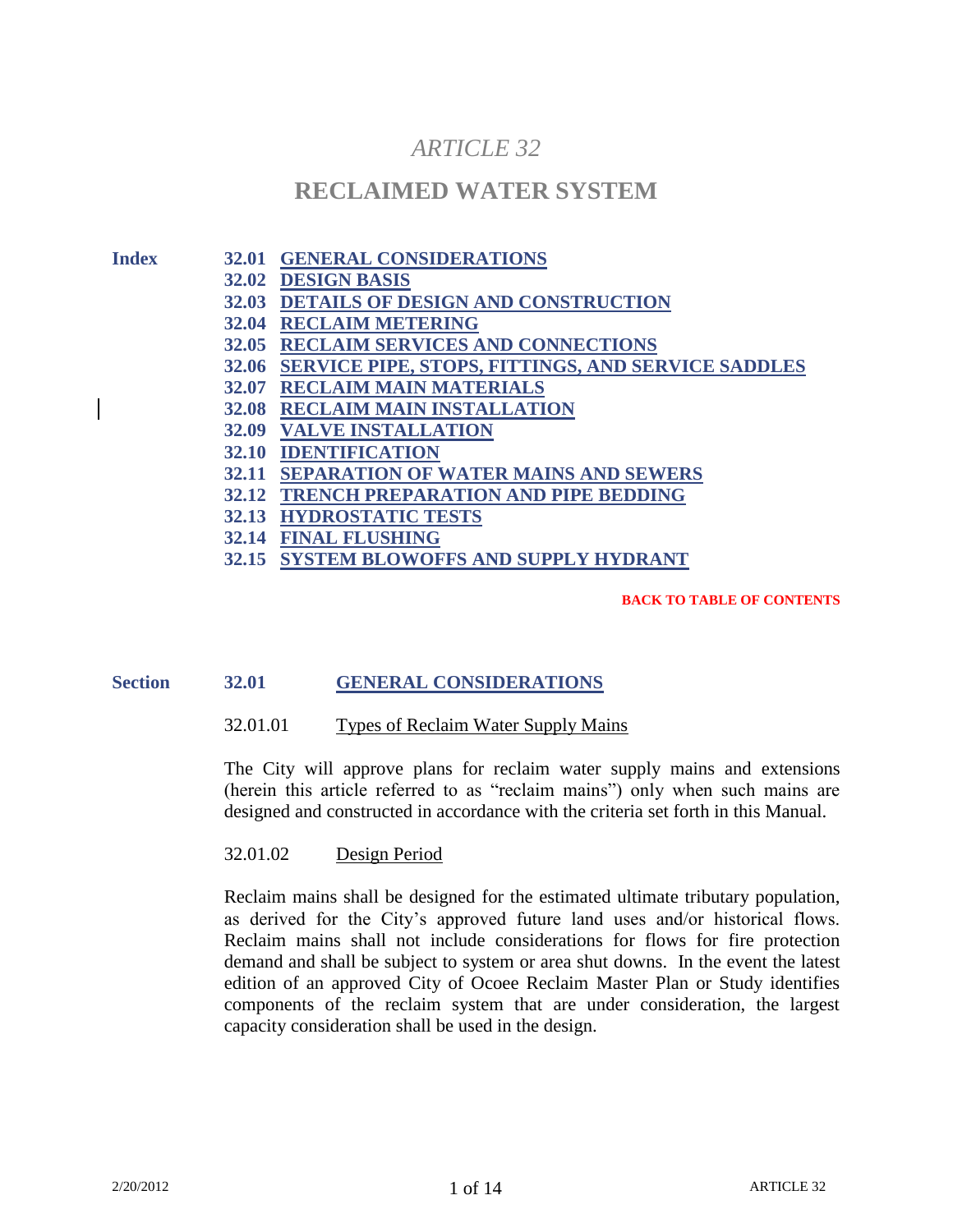# 32.01.03 Location

Reclaim mains shall be located in dedicated rights-of-way or utility easements. When installed in rights-of-way, reclaim mains shall, in general, maintain a consistent alignment with respect to the centerline of the road. All reclaim mains located outside of dedicated rights-of-way shall require a minimum 20-foot easement. If a reclaim water main is located adjacent to a right-of-way, a minimum 10-foot easement shall be provided. Additional easement widths shall be provided when the pipe size or depth of cover so dictates. Reclaim mains shall not be placed under retention ponds, tennis courts, and other structures or within 75 feet of public or private potable water supply wells. In general, reclaim mains shall not be located alongside rear lot lines or pond berms unless approved by the City.

# **Section 32.02 DESIGN BASIS**

# 32.02.01 Average Daily Flow and Peak Flow

Reclaim peak hourly flow shall be used as the design basis for the neighborhood and commercial (local) reclaim systems. Reclaim peak-hour flow shall be based on the application of a 1" depth of irrigation per week applied over two days a week from 5 P.M. to 7 A.M. (15 hours), multiplied by a factor of safety. The factor of safety shall be 3 divided by any alternating irrigation days per address for the area to be serviced.

# 32.02.02 Reclaim System Hydraulic Modeling

The City of Ocoee maintains a reclaim hydraulic model (Bentley WaterCAD) which is used for but not limited to determining system performances, offsite impacts and residual times. For developments that may substantially add to or impact the City's reclaim system, the Owner/Developer shall initiate the incorporation of the development's elements into the City's model, and the simulation/analysis of the model. Unacceptable operating conditions and/or offsite impacts created by the proposed development shall be remediated by the Owner/Developer.

This effort to be undertaken by the Owner/Developer can be accomplished by either the developer's engineer performing the model work with a City review or by electing to have the City undertake the work. Electing to have the City to perform the work shall require City approval. All costs incurred by the incorporation of and outside reviews by the City shall be at the Owner/ Developer's expense. All final products shall become property of the City.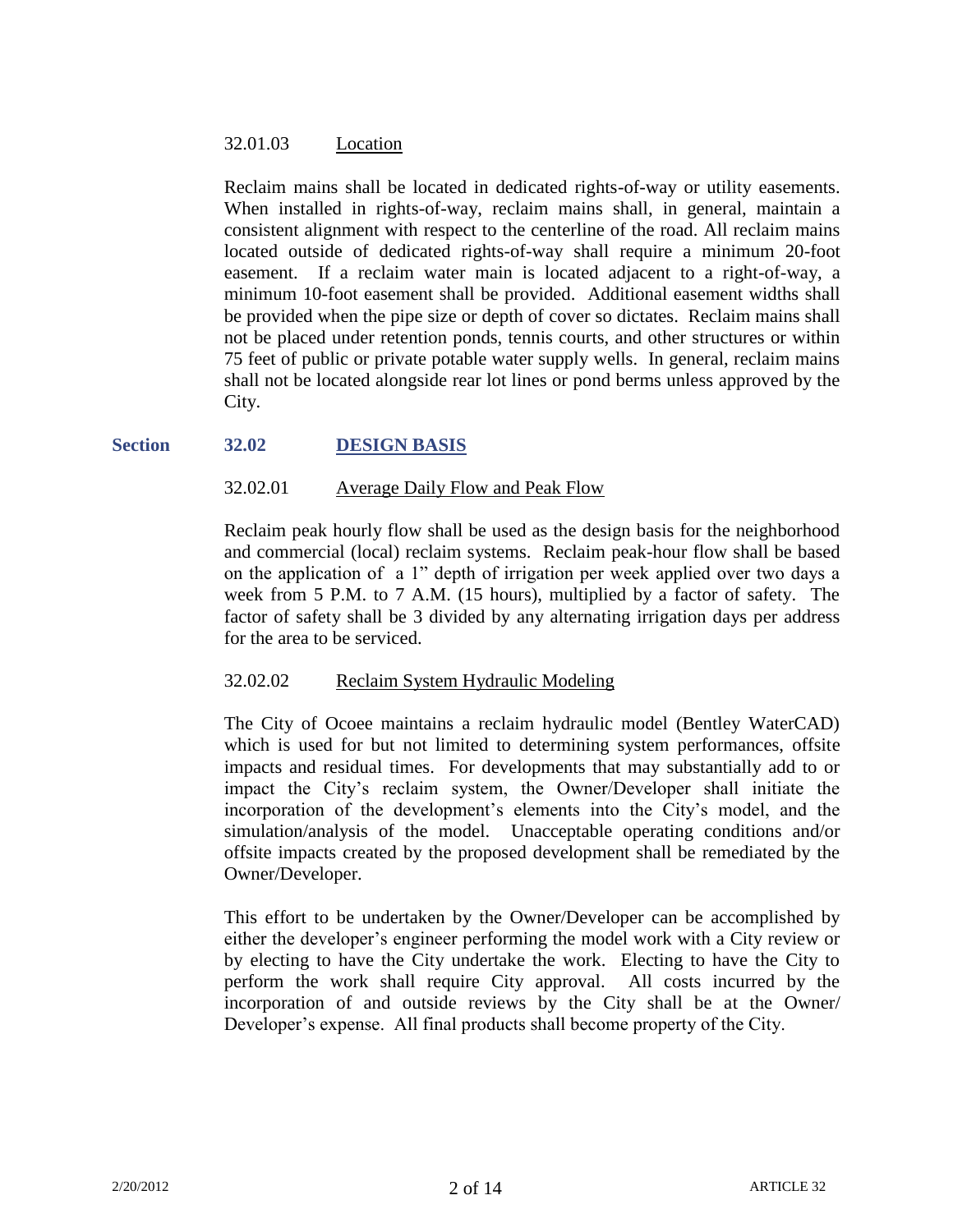# **Section 32.03 DETAILS OF DESIGN AND CONSTRUCTION**

### 32.03.01 Pressure

All reclaim mains shall be designed in accordance with Section 30.02.01 above. The system shall be designed to maintain a minimum pressure of 40 psi 98% of the time. The normal working pressure in the distribution system should be approximately 60 psi. For pressures points greater than 90 psi, special provisions may be required. Design Friction Losses for reclaim mains shall be determined using the Hazen-Williams friction coefficient of C=120. Peak flow shall not exceed 5 fps.

### 32.03.02 Diameter

Only 4", 6", 8", 12", 16", 20", 24", 30", 36", 42", 48" and 54" diameter reclaim mains shall be permitted. Reclaim mains with a 4" diameter shall be permitted in cul-de-sac areas with a maximum length of 800 feet of pipe. As a minimum, 6" looped systems shall be required in low density residential projects. Where looping of mains is not practical, 8" minimum mains shall be required, unless detailed calculations are submitted to substantiate the sufficiency of a 6" main. In commercial, industrial, and high density residential areas, minimum 8" looped mains shall be required.

# 32.03.03 Dead Ends

In order to provide increased reliability of service and reduce head loss, dead ends shall be minimized by making appropriate tie-ins wherever practical, as determined by the City. System looping is required wherever possible to increase overall capacity and service. Where dead-end mains occur, they shall be provided with a hydrant or if approved blow-off for flushing purposes. Flushing devices shall be sized to provide flows which will give a velocity of at least 2.5 feet per second in the reclaim main being flushed. No flushing device shall be directly connected to any sewer.

# 32.03.04 Valves

Valves shall be provided for all branch connections, loop ends, fire hydrant stubs, or other locations as required to provide an operable, easily maintained, and repairable reclaim distribution system. Valves are to be placed so that the maximum allowable length of reclaim main required to be shut down for repair work shall be 500 feet in commercial, industrial or multi-family residential areas, or 800 feet in other areas.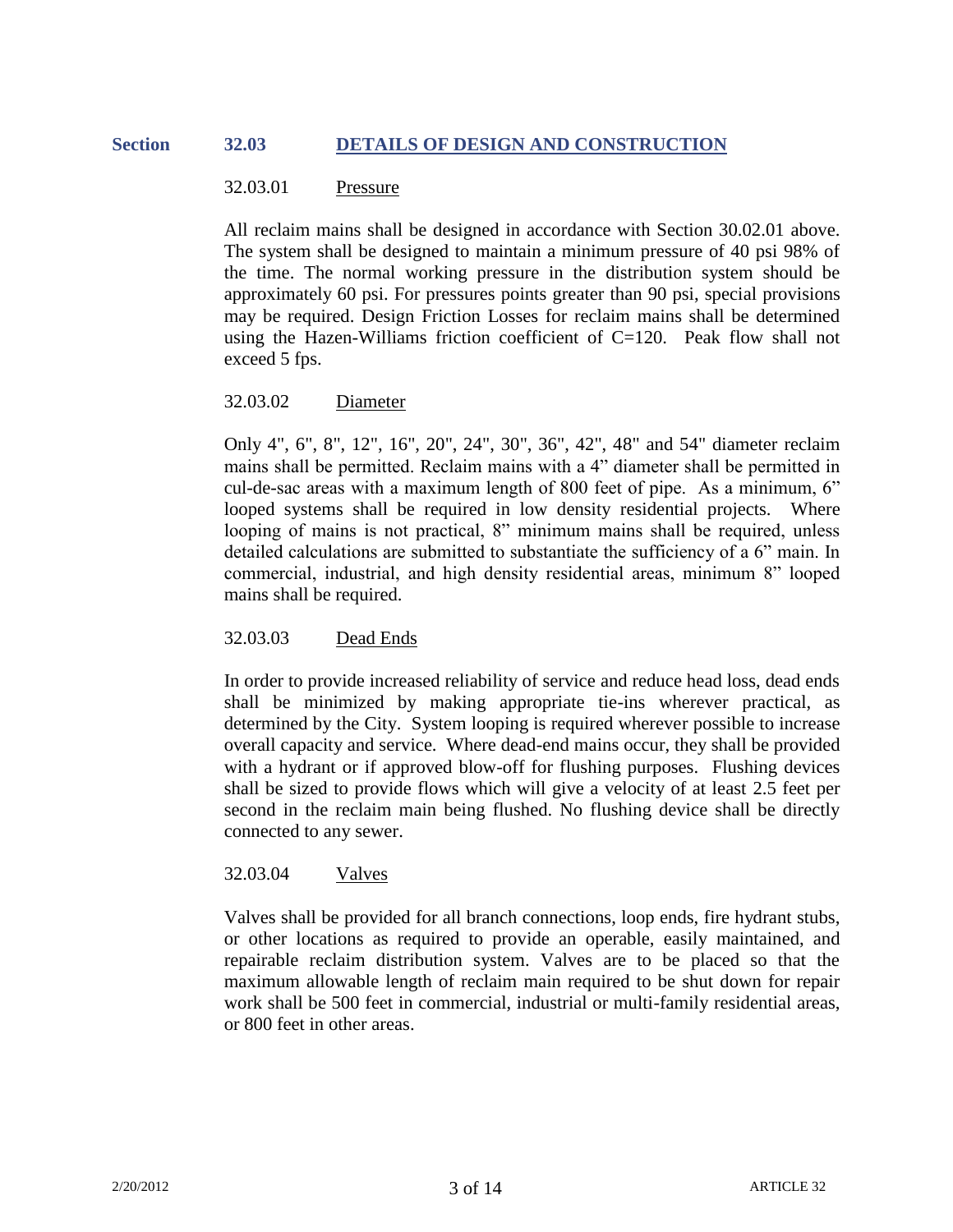# 32.03.05 Air Relief Valves

At high points in reclaim mains where air can accumulate, provisions shall be made to remove the air by means of hydrants or automatic air relief valves. Automatic air relief valves shall not be used in situations where flooding of the manhole or chamber may occur. Refer to the Typical City Details attached as part of this Manual.

# 32.03.06 Chamber Drainage

Chambers, pits or manholes containing valves, blow-offs, meters, or other such appurtenances to a distribution system shall not be connected directly to any storm drain or sanitary sewer, nor shall blow-offs or air relief valves be connected directly to any sewer.

# **Section 32.04 RECLAIM METERING**

# 32.04.01 General

All reclaim service connections shall be metered. In general, the method of metering shall follow the guidelines listed below. However, the Owner's/Developer's Engineer must obtain approval before finalizing the design of the metering system. Master metering for irrigation for common grounds shall be reviewed and approved by the City Engineer on a case-by-case basis.

# 32.04.02 Single Family, Duplex, and Multi-Family Subdivisions

Each unit's private irrigation areas shall be individually metered. Joint common irrigation areas shall be master metered. Single and double services shall be installed at property lines as specified in the Typical City Details attached as part of this Manual.

# 32.04.03 Commercial, Industrial, and Institutional Projects

In general, each building shall be individually metered. Meter(s) shall be located in the public rights-of-way at the property line.

# 32.04.04 Shopping Centers

Common irrigation areas shall be master metered. Each unit's private irrigation area shall be individually metered. The meters shall be located either in the rightof-way or within a Utility Easement. The meters shall be located within an unpaved area to facilitate removal, repair and/or replacement without damage to paved surfaces.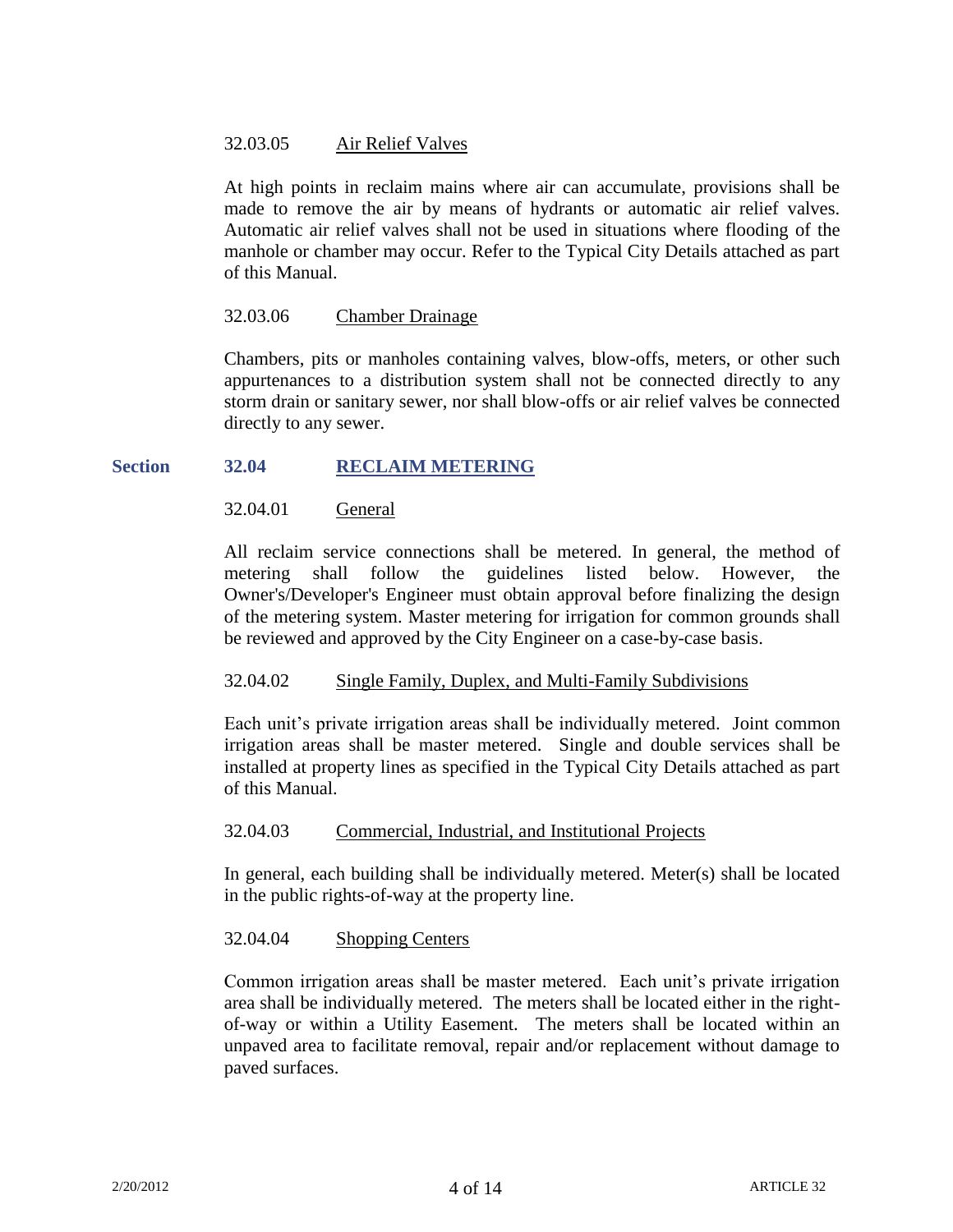# 32.04.05 Meter Installation

All meter boxes shall be installed by the Contractor at finished grade and level. All meters 2" in size and smaller will be installed by the City after payment of applicable fees and charges. All meters 2" in size and smaller shall be installed underground in an approved meter box. Meters larger than 2" shall be installed aboveground. In general, meters larger than 2" shall be located in a meter easement located adjacent to the public right-of-way.

# 32.04.06 Meter Sizing

Size of all meters shall be determined by the Owner's/Developer's Engineer and approved by the City Engineer. The Owner's/Developer's Engineer shall provide sufficient information on estimated peak flows and low flows so that meter size can be evaluated. The Owner's/Developer's Engineer shall include head-losses through metering device when designing the reclaim system.

# **Section 32.05 RECLAIM SERVICES AND CONNECTIONS**

Reclaim services and connections shall conform to the applicable provisions of this Manual and the Typical City Details attached as part of this Manual. Only 1",  $1 \frac{1}{2}$ ,  $2$ ,  $3$ ,  $4$ ,  $6$ ,  $8$ ,  $10$  and  $12$  services shall be permitted. Where reclaim services greater than 12" are required, dual services shall be provided. New services and connections to the reclaim system, either new or existing, shall be made by the Contractor.

Reclaim service piping and connection shall be installed as specified in the Typical City Details attached as part of this Manual. The location of all service lines shall be as specified in the Typical City Details attached as part of this Manual and shall be either single or dual service. On curbed streets, the exact location for each installed service shall be marked by etching or cutting a "W" in the concrete curb. Where no curb exists, locations shall be adequately marked by a method approved by the City.

# **Section 32.06 SERVICE PIPES, STOPS, FITTINGS, AND SERVICE SADDLES**

# 32.06.01 Service Pipes

All service lines shall be 1",  $1 \frac{1}{2}$ " or 2" standard AWWA C-901-88 PE 3406 (purple) polyethylene tubing, 200 psi rating. Single and double residential service lines shall be 1" diameter. Double service lines shall use 1" x 1" x 1" wye branch (Ford No. Y44-264) or equivalent.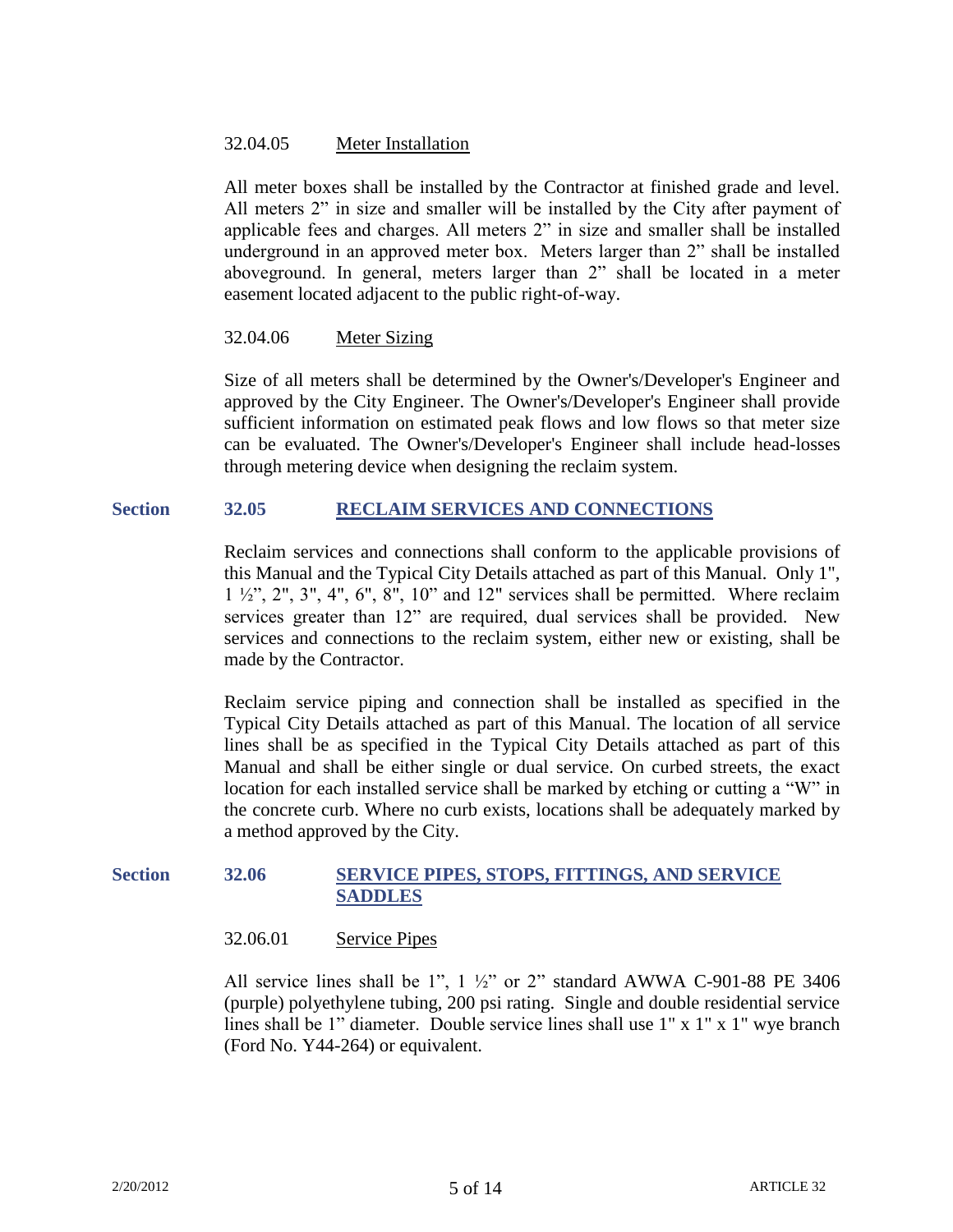### 32.06.02 Stops

Corporation stops shall be 1",  $1 \frac{1}{2}$ " or 2" brass, equipped with connections compatible with polyethylene tubing and threaded in accordance with specifications in AWWA C-800 and AWWA C-901. Curb stops shall be sized to match the meter size and conform to the specifications in AWWA C-800 and AWWA C-901.

# 32.06.03 Fittings

Fittings shall be brass, cast and machined in accordance with specifications in AWWA C-800 and AWWA C-901, with compatible polyethylene tubing connections.

### 32.06.04 Service Saddles

A service saddle may be used for all service line taps. Service saddles shall be double strap, anchored by a minimum 4 bolt pattern on a ductile iron saddle body. The City may require a stainless steel strap and fusion epoxy or nylon coated ductile iron body with stainless steel hardware in areas designated as corrosive.

### **Section 32.07 RECLAIM MAIN MATERIALS**

#### 32.07.01 General

These Specifications cover the pipe, fittings, and accessory items used for reclaim distribution systems.

Pipe used in reclaim distribution systems shall be generally Polyvinyl Chloride Pipe (PVC) with direct burial applications. For directional drill applications High Density Polyethylene Pipe (HDPE) shall be required.

The Contractor shall be responsible for all materials furnished and storage of same, until the date of substantial completion. The Contractor shall replace, at the Contractor's expense, all materials found to be defective or damaged in handling or storage. The Contractor shall, if requested by the City, furnish certificates, affidavits of compliance, test reports, or samples for check analysis for any of the materials specified herein. All pipe delivered to project site for installation is subject to random testing for compliance with the designated specifications.

#### 32.07.02 Pipe Material

All PVC mains of nominal diameter 4" through 12" shall be AWWA C900 SDR18 and mains greater than 12" shall be C905 SCR18. Refer to ARTICLE 33 Horizontal Directional Drilling for HDPE material requirements.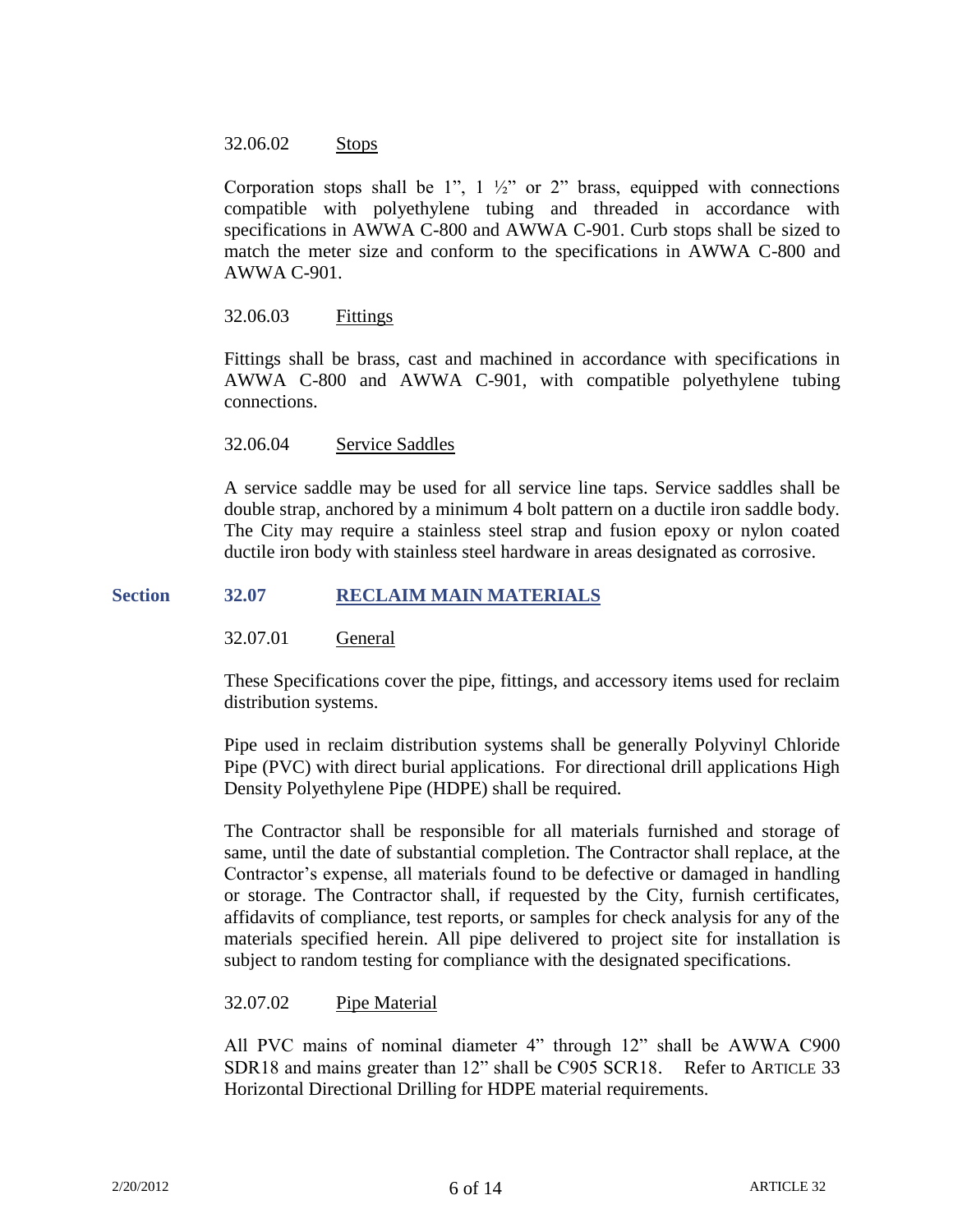# 32.07.03 Fittings

Any fittings required shall be mechanical joint ductile iron or gray iron conforming to ANSI/AWWA A-21.10/C-ll0, 250 psi minimum pressure rating, or ductile iron compact fittings 4" through 12" in accordance with ANSI/AWWA A-21.53/C-153.

# 32.07.04 Joints

Joints for ductile iron pipe and fitting joints shall be push-on or mechanical joints conforming to ANSI/AWWA A-21.11/C-111. Where called for in the plans, restrained or flanged joints shall be provided. Flanged joints shall conform to ANSI Standard B-16.1-125 lb. Restrained joints shall conform to ARTICLE 26 of this Manual.

# 32.07.05 Resilient Seat Gate Valves

All gate valves 12" and smaller shall be resilient seat gate valves. Such valves shall be resilient seated, manufactured to meet or exceed the requirements of AWWA C-509, latest revision, and in accordance with the following Specifications. Valves shall have an unobstructed waterway equal to or greater than the full nominal diameter of the valve. (See approved Manufacturer's List attached as part of this Manual.)

The valve body, bonnet, and bonnet cover shall be cast iron ASTM A-126, Class B. All ferrous surfaces inside and outside shall have a fusion-bonded epoxy coating. A 2" wrench nut shall be provided for operating the valve. All valves are to be tested in strict accordance with AWWA C-509. The valve shall be operated opening counterclockwise.

The valves shall be non-rising stem with the stem made of cast, forged, or rolled bronze as specified in AWWA C-509. Two stem seals shall be provided and shall be of the O-ring type. The stem nut must be independent of the gate.

The resilient sealing mechanism shall provide zero leakage at the working pressure when installed with the line flow in either direction.

All shut-off valves 16" and larger shall be resilient seat gate with horizontal mechanical gearing and clear passage for pigging devices. Valve shall be American Flow Control Series 2500 NRS "Bevel Gearing Dimensions" or equal.

# 32.07.06 Valve Boxes

All buried valves shall have cast-iron three-piece valve boxes. Valve boxes shall be provided with suitable heavy bonnets and shall extend to such elevation at, or slightly above, the finished grade surface as directed by the City. The barrel shall be a 2-piece, sliding type, having 5¼" shaft. The upper section shall have a flange at the bottom having sufficient bearing area to prevent settling and shall be complete with cast iron covers. Covers shall be  $5\frac{1}{4}$  square and shall have "RECLAIM" cast into the top for all reclaim mains. The actuating nuts for deeper valves shall be extended to come up to a 4' depth below finished grade.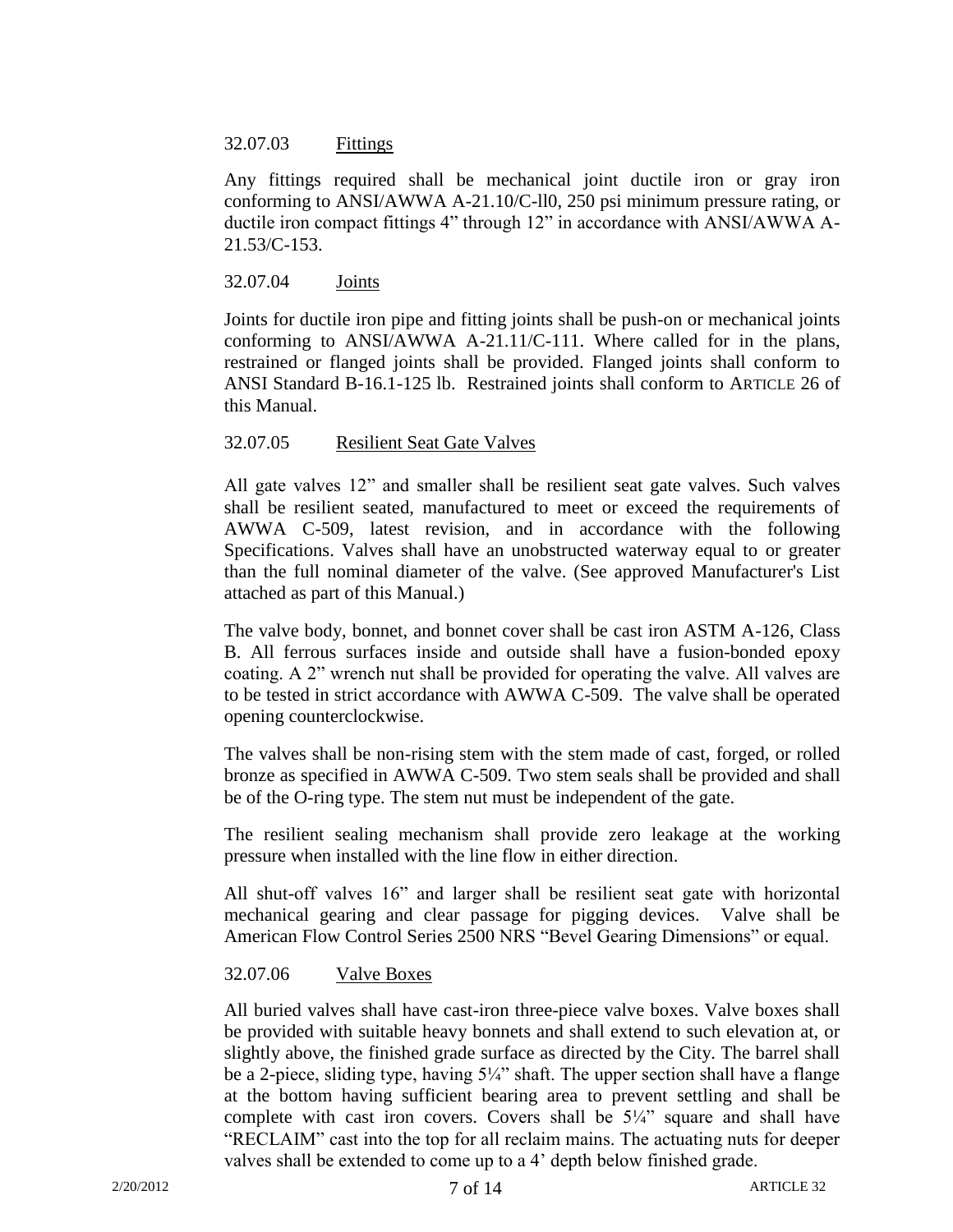Care shall be taken while constructing valve boxes to ensure that valve stems are vertical and the cast iron box has been placed over the stem with base bearing on compacted fill and top flush with final grade. Boxes shall have sufficient bracing to maintain alignment during backfilling. Contractor shall remove any sand or undesirable fill from valve box prior to final inspection.

### 32.07.07 Air Release Valves

The air release valves for use in reclaim mains shall be installed as specified in the Typical City Details attached as part of this Manual and the make and model per the approved Manufacturer's List. Valves shall be provided with a vacuum check to prevent air from reentering the line. The fittings shall be threaded.

### **Section 32.08 RECLAIM MAIN INSTALLATION**

# 32.08.01 General

Pipe shall be installed in accordance with the manufacturer's specifications and instructions for the type of pipe used and applicable AWWA Standards, such as C-600 and C-603, unless otherwise stated in these Specifications. A 2" jumper connection shall be provided for purposes of filling and testing the installed reclaim line prior to clearance for use. The jumper is to be installed per the Typical City Details attached as part of this Manual.

# 32.08.02 Pipe Storage and Staging

All types of pipe shall be handled in such a manner as will prevent damage to the pipe or coating. Accidental damage to pipe or coating shall be repaired to the satisfaction of the City or be removed from the job. When not being handled, the pipe shall be supported on timber cradles or on properly prepared ground, graded to eliminate all rock points and to provide uniform support along the full length. When being transported, the pipe shall be supported at all times in a manner which will not permit distortion or damage to the lining or coating. Any unit of pipe that, in the opinion of the City, is damaged beyond repair by the Contractor shall be removed from the site of the work and replaced with another unit. Joint gaskets shall be stored in a clean, dark, dry location until immediately before use.

Dirt or other foreign material shall be prevented from entering the pipe or pipe joint during handling or laying operations, and any pipe or fitting that has been installed with dirt or foreign material in it shall be removed, cleaned and re-laid. At times when pipe-laying is not in progress, the open ends of the pipe shall be closed by a water-tight plug or by other means approved by the City to ensure absolute cleanliness inside the pipe.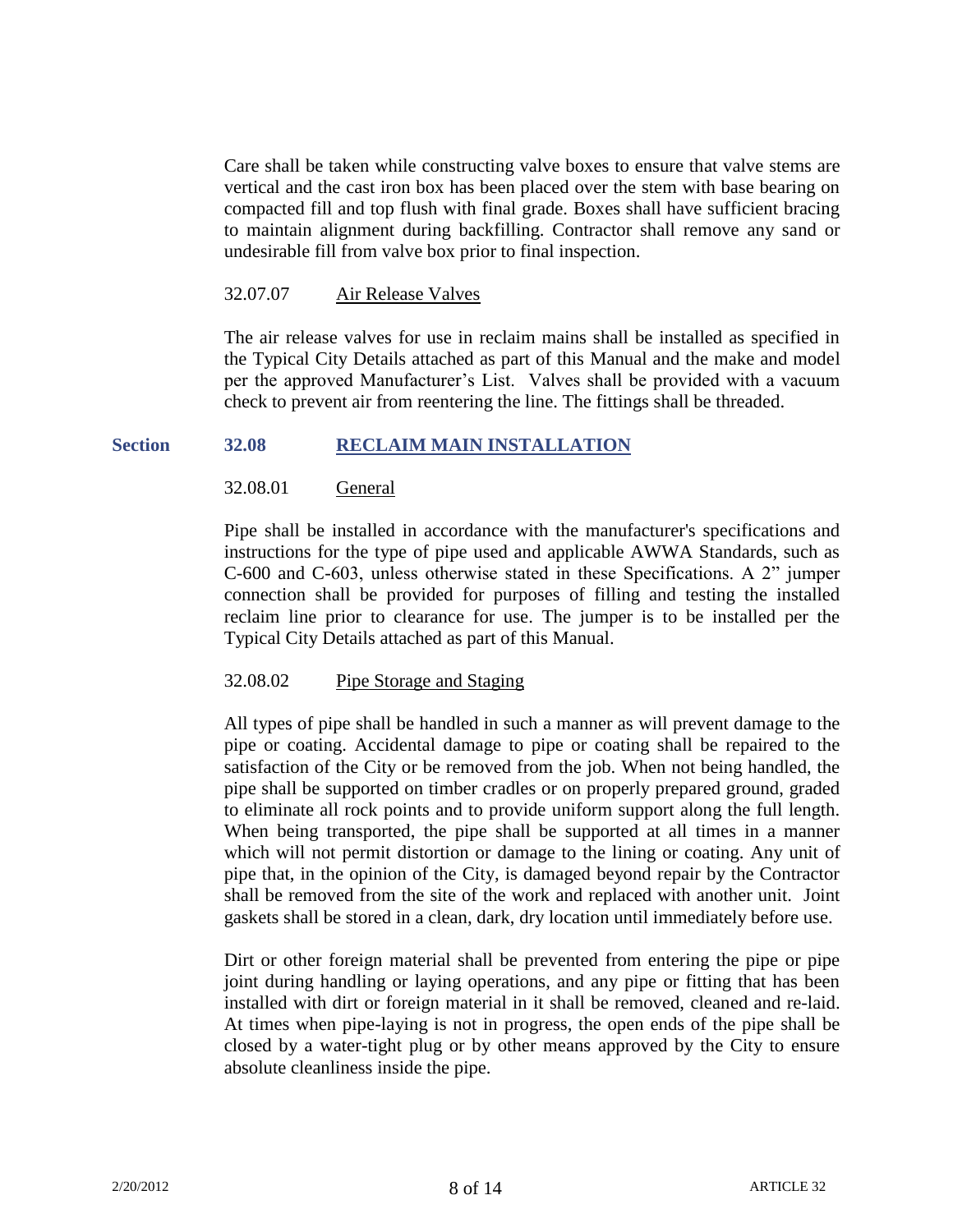# **Section 32.09 VALVE INSTALLATION**

All valves shall be inspected upon delivery in the field to insure proper working order before installation. They shall be set and jointed to the pipe in the manner as set forth in the AWWA Standards for the type of connection ends furnished. All valves and appurtenances shall be installed true to alignment and rigidly supported. Any damage to the above items shall be repaired to the satisfaction of the City before they are installed. Valves shall be installed in a vertical position and be provided with a standard valve box so arranged that no shock will be transmitted to the valve. The box shall be vertically centered over the operating nut, and the cast iron box cover shall be set flush with the road bed or finished surface. After installation, all valves shall be subjected to the field test for piping as outlined in these Specifications. Should any defects in materials or workmanship appear during these tests, the Contractor shall correct such defects to the satisfaction of the City.

Flanged joints shall be made with hot dipped galvanized bolts, nuts and washers. Mechanical joints shall be made with mild corrosion-resistant alloy steel bolts and nuts. All exposed bolts shall be painted the same color as the pipe. All buried bolts and nuts shall be heavily coated with 2 coats of bituminous paint.

### **Section 32.10 IDENTIFICATION**

In order to preclude possible interconnections and/or improper use of reclaim water, all reclaim lines, tubing, meter boxes and locate wire/tape shall be purple Pantone 522c in color. PVC or HDPE reclaim mains shall be marked with a continuous stripe within the top  $90^{\degree}$  of the pipe. Said stripe shall be a minimum of 2" in width and shall be light purple in color. Backfill shall not be placed for 30 minutes if field painting is required. In addition, all pipe shall be buried with identification tape above the top of the pipe, see the Typical City Details attached as part of this Manual. The tape shall indicate the presence of the reclaim main plainly on the tape face. Indicator tape buried with PVC pipe shall be able to be detected by standard metal detection equipment.

All new reclaim usages shall include the proper placement of signage notifying the public of the use of reclaim. Subdivisions shall require signs located at each entrance and all common/landscape areas. Commercial sites shall have signs located where public could come in contact with reclaim water. See Typical City Details as part of this Manual for sign details.

### **Section 32.11 SEPARATION OF WATER MAINS AND SEWERS**

# 32.11.01 General

No reclaim main shall pass through or come in contact with any part of a sewer manhole. Individual septic tanks must be located and avoided. Reclaim mains shall be laid such as to ensure no cross-connection, line confusion and/or improper connection will occur with potable water mains and facilities. Water main shall have a minimum of 3' vertical and 18" horizontal separation, outside to outside, or the separation requirements of F.A.C. Rule 62-555.314 shall be met as a minimum, whichever is greater.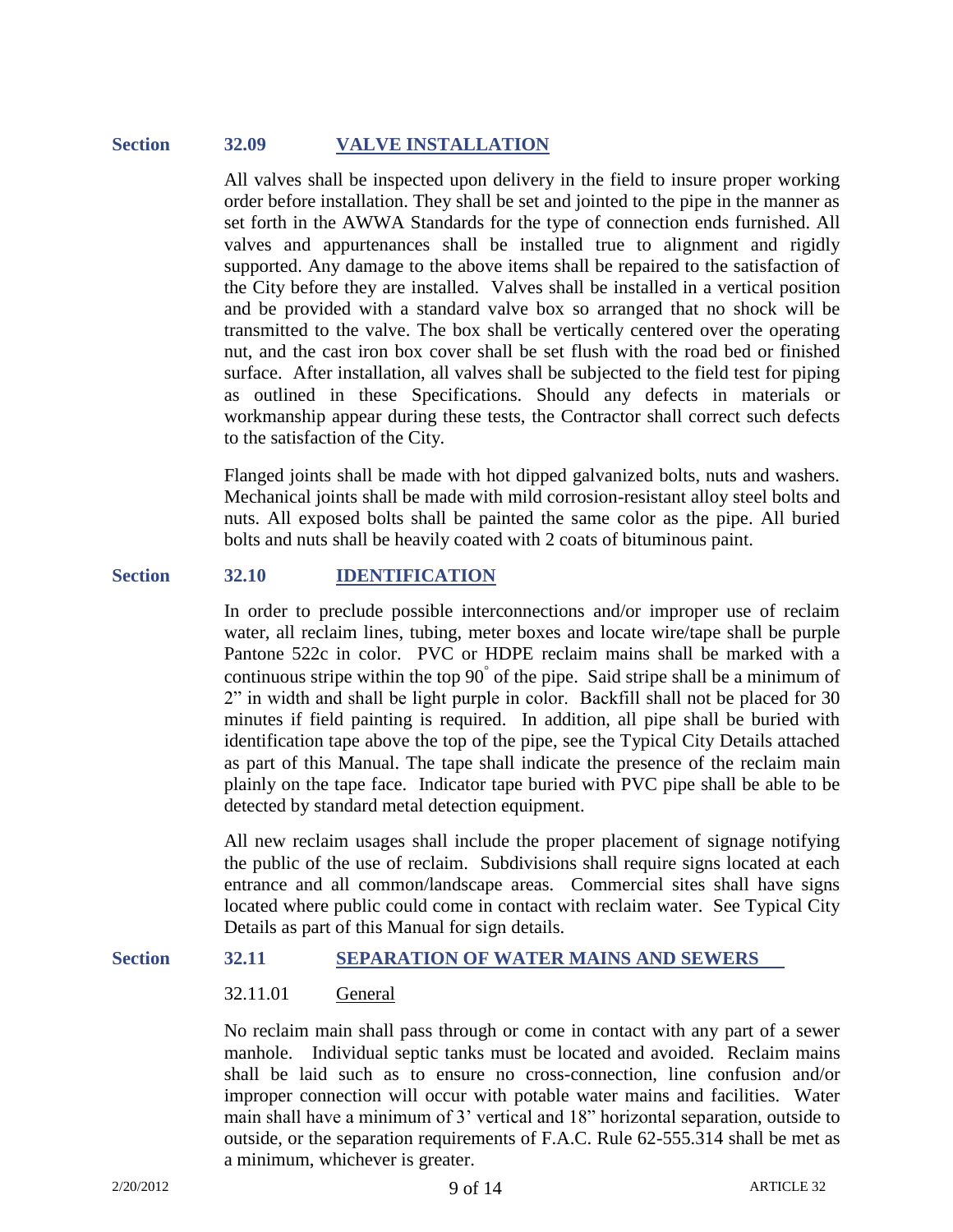# **Section 32.12 TRENCH PREPARATION AND PIPE BEDDING**

#### 32.12.01 Trench Preparation and Pipe Bedding

Applicable provisions of ARTICLE 6 of this Manual shall apply. Also refer to the Typical City Details attached as part of this Manual.

### 32.12.02 Pipe Preparation, Handling and Laying

All pipe and fittings shall be inspected prior to lowering into trench to ensure no cracked, broken, or otherwise defective materials are being used. Contractor shall clean ends of pipe thoroughly and remove foreign matter and dirt from inside of pipe and keep clean during and after laying.

Contractor shall use proper implements, tools, and facilities for the safe and proper protection of the work. Contractor shall lower pipe into the trench in such a manner as to avoid any physical damage to the pipe and shall remove all damaged pipe from the job site. Care shall be taken to not drop or dump pipe into trenches under any circumstances.

Contractor shall prevent foreign material from entering the pipe while it is being placed in the trench. Contractor shall remove all foreign material from the pipe or joint ring before the next pipe is placed. If the pipe laying crew cannot put the pipe into the trench and in place without getting earth into the pipe, the City may require that snugly-fitted, tightly-woven canvas bags be placed over each end before lowering the pipe. The bags shall be left in place until the connection is to be made to the adjacent pipe. During laying operations, Contractor shall keep debris, tools, clothing, or other materials out of the pipe.

All pipe shall be installed in accordance with AWWA C-600 unless such Standards conflicts with this Manual, in which case this Manual shall apply. Contractor shall cut pipe only as necessary to comply with alignment shown on the plans. Flame cutting of pipe shall not be allowed. Contractor shall provide special tools and devices, such as special jacks, chokers, and similar items required for proper installation. Lubricant for the pipe gaskets shall be furnished by the pipe manufacturer, and no substitutes shall be permitted under any circumstances.

#### 32.12.03 Trench Dewatering and Drainage Control

Contractor shall prevent water from entering the trench during excavation and pipe laying operations to the extent required to properly grade the bottom of the trench and allow for proper compaction of the backfill. Pipe shall not be laid in water.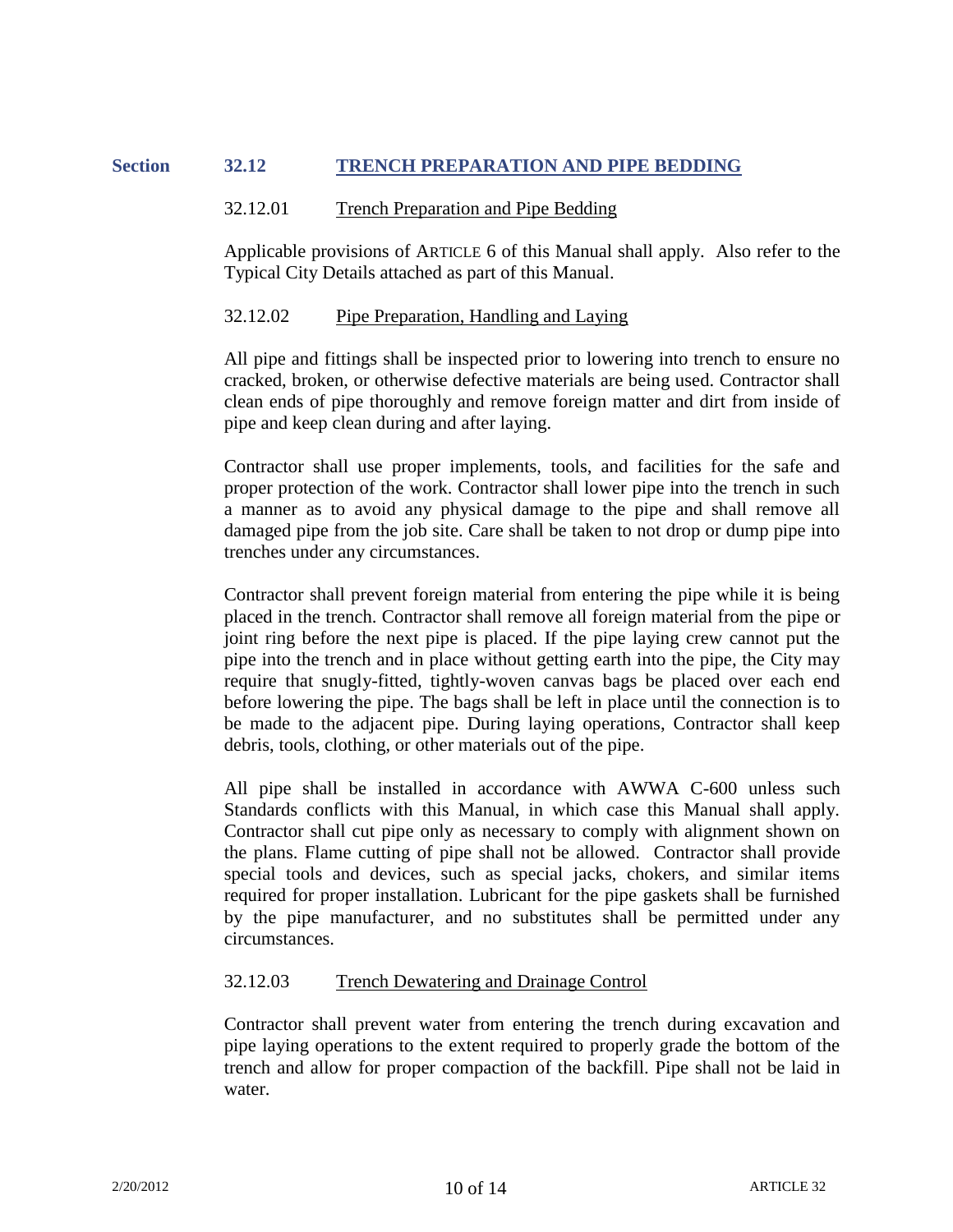# 32.12.04 Survey Line and Grade

Pipe shall be laid to the lines and grades shown on the plans. The Contractor shall provide line and grade stakes at a 100' maximum spacing and at all lines and/or grade change locations. Contractor shall provide Temporary Bench Marks at maximum 1,000' intervals. The minimum pipe depth shall be 3' below the finished grade surface or 3' below the elevation of the edge of pavement of the road surface, whichever is greater.

# 32.12.05 Laying of Pipes on Curves

Long radius curves, either horizontal or vertical, may be laid with standard pipe by deflections at the joints. Maximum deflections at pipe joints and laying radius for the various pipe lengths shall be as recommended by the pipe manufacturer.

### 32.12.06 Pipe Restraining and Thrust Block

Requirements specified in ARTICLE 26 of this Manual shall apply.

# 32.12.07 Bedding and Backfill for Pipes

Requirements specified in ARTICLE 6 of this Manual shall apply.

# **Section 32.13 HYDROSTATIC TESTS**

# 32.13.01 General

Hydrostatic tests shall consist of pressure test and leakage tests. Hydrostatic tests shall be conducted on all newly laid pressure pipes, joints and valves including all service lines to the curb stops. Air testing of pressure pipes shall not be permitted under any circumstances. Tests shall not be made on sections exceeding 2,000'. Contractor shall furnish all necessary equipment and material, make all taps, and furnish all closure pieces in the pipe as required. Equipment to be furnished by the Contractor shall include graduated containers, pressure gauges, hydraulic force pumps, and suitable hoses and piping. The City will monitor and approve a satisfactory test.

The Contractor may conduct hydrostatic tests after the trench has been partially backfilled with the joints left exposed for inspection for informational purposes only. The hydrostatic tests for acceptance shall only be conducted after the trenches have been completely backfilled and compacted as specified. Where any section of pipe is provided with concrete thrust blocking, pressure tests shall not be made until at least 5 days have elapsed after the thrust blocking is installed. If high-early cement is used for the concrete thrust blocking, the time may be reduced to 24 hours if the City concurs that the concrete has cured and reached adequate strength.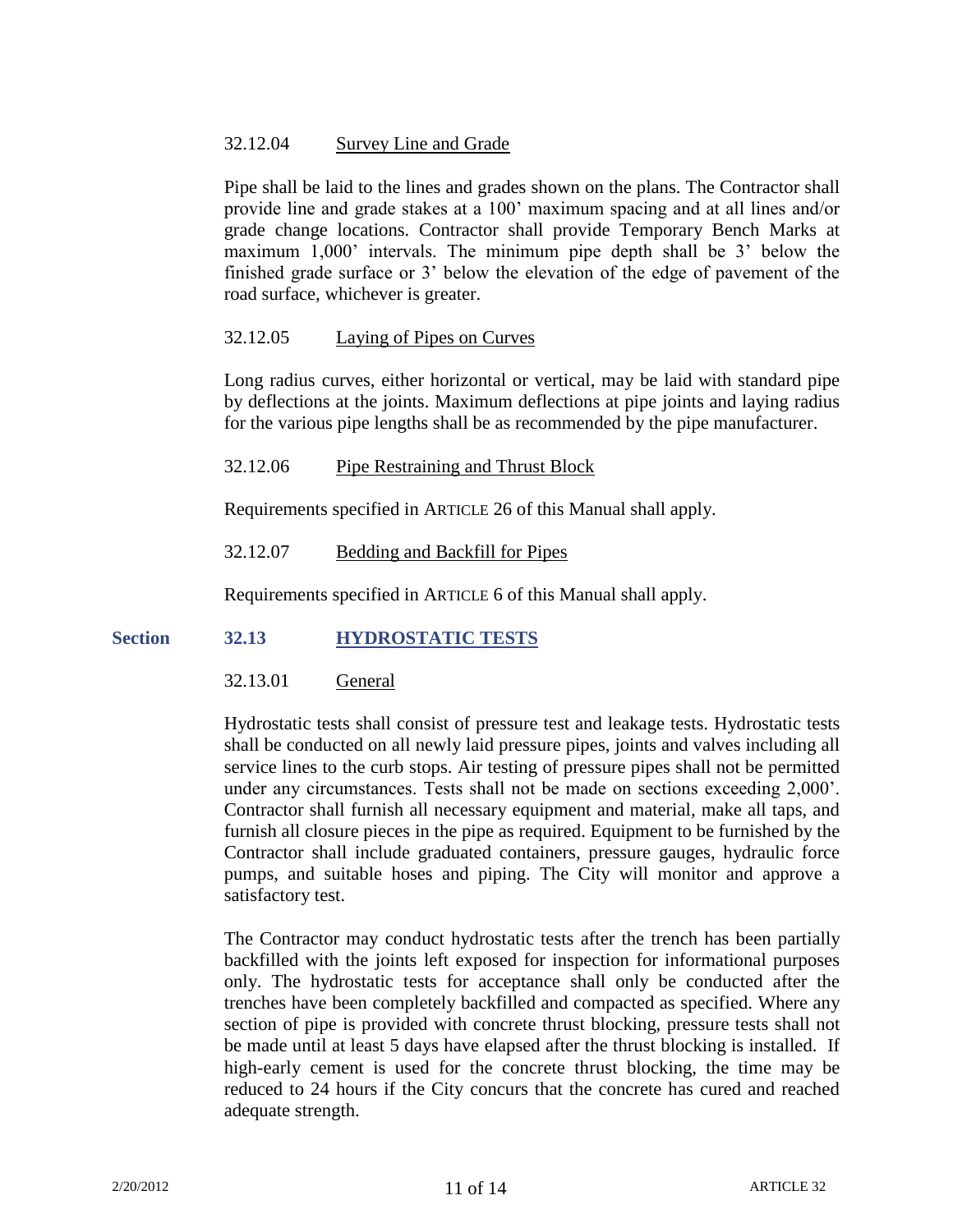# 32.13.02 Testing Criteria

All pipe sections to be pressure tested shall be subjected to a hydrostatic pressure of 150 psi. The duration of each pressure test shall be for a period of 2 hours. If during the test, the integrity of the tested line is in question, the City may require a 6 hour pressure test. The basic provisions of AWWA C-600 shall be applicable.

# 32.13.03 Procedure for Pressure Test

Each section of pipe to be tested, as determined by the City, shall be slowly filled with water and the specified test pressure shall be applied by means of a pump connected to the pipe in a satisfactory manner. Before applying the specified test pressure, all air shall be expelled from the pipe. To accomplish this, taps shall be made and appropriate valves installed to ensure bleeding of all air from the main. If defective pipes, fittings, valves, or hydrants are discovered in consequence of this pressure test, all such items shall be removed and replaced by the Contractor with sound material and the test shall be repeated until satisfactory results are obtained. Provisions of AWWA C-600, where applicable, shall apply.

# 32.13.04 Procedure for Leakage Test

After completion of the pressure test, a leakage test shall be conducted to determine the quantity of water lost by leakage under the specified test pressure. Applicable provisions of AWWA C-600 shall apply.

Allowable leakage in gallons per hour for pipeline shall not be greater than that determined by the formula:

$$
L = \frac{SD(p)^{1/2}}{133,200}
$$

Note:  $L =$  Allowable leakage in gallons per hour.

 $S =$ Length of pipe tested, in feet.

 $D =$  Nominal diameter of the pipe in inches.

 $P =$  Average test pressure during leakage test in pounds per square inch gauge.

Leakage is defined as the quantity of water to be supplied in the newly laid pipe or any valved section under testing, which is necessary to maintain the specified leakage test pressure after the pipe has been filled with water and the air expelled. Should any of the test pipe laid disclose leakage greater than that allowed, Contractor shall locate and replace or repair the defective joints, pipe or valve until the leakage from subsequent testing is within the specified allowance.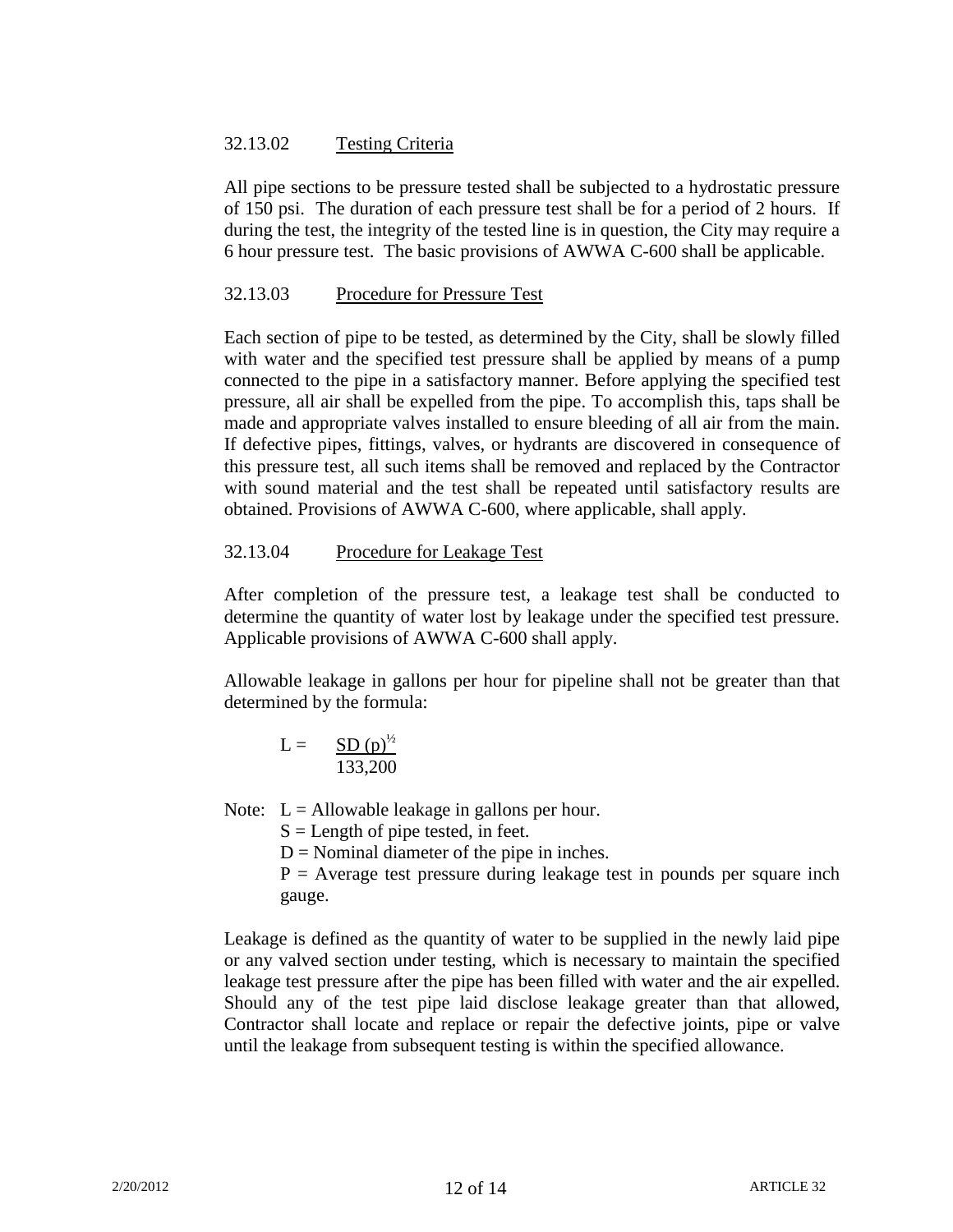# **Section 32.14 FINAL FLUSHING AND TESTING**

All material, sediment and debris shall be thoroughly removed from the newly laid pipe at its extremity until the replacement water throughout its length is clear, including all mains and services. Repeating of the cleaning procedures shall be required in the event that material, sediment and/or debris is observed or system continuity is interrupted.

# 32.14.01 Pigging/Swabbing Procedures

- a. All new reclaimed water mains shall be hydraulically or pneumatically cleaned with a polypropylene swabbing device to remove dirt, sand, and debris from main.
- b. If swabbing access and egress points are not provided in the design drawings, it will be the responsibility of the CONTRACTOR to provide temporary access and egress points as required for the cleaning.
- c. Passage of cleaning poly swabs through the system shall be constantly monitored, controlled and all poly swabs entered into the system shall be individually marked and identified so that the exiting of the poly swabs from the system can be confirmed.
- d. Cleaning of the system shall be done in conjunction with the initial filling of the system for its hydrostatic test.
- e. The CONTRACTOR shall insert flexible polyurethane foam "swabs" (2 pounds per cubic foot density) complete with rear polyurethane drive seal, into the first section of pipe. The "swabs" shall remain there until the pipeline construction is completed.
- f. The line to be cleaned shall only be connected to the existing distribution system at a single connection point.
- g. Locate and open all new in-line valves beyond the point of connection on the pipeline to be cleaned during the swabbing operation.
- h. At the receiver or exit point for the poly swab, the CONTRACTOR is responsible for creating a safe environment for collection of debris, water and the swab. Considerations shall be made for protecting surrounding personnel and property and safe retrieval of the swab.
- i. Only City personnel shall operate the supply valve from the existing distribution system. Cleaning and flushing shall be accomplished by propelling the swabbing swab down the pipeline to the exit point. Flushing shall continue until the water is completely clear and swab is retrieved.
	- 1. Re-apply a series of individual swabs in varying diameters and/or densities as required, to attain proper cleanliness of pipeline.